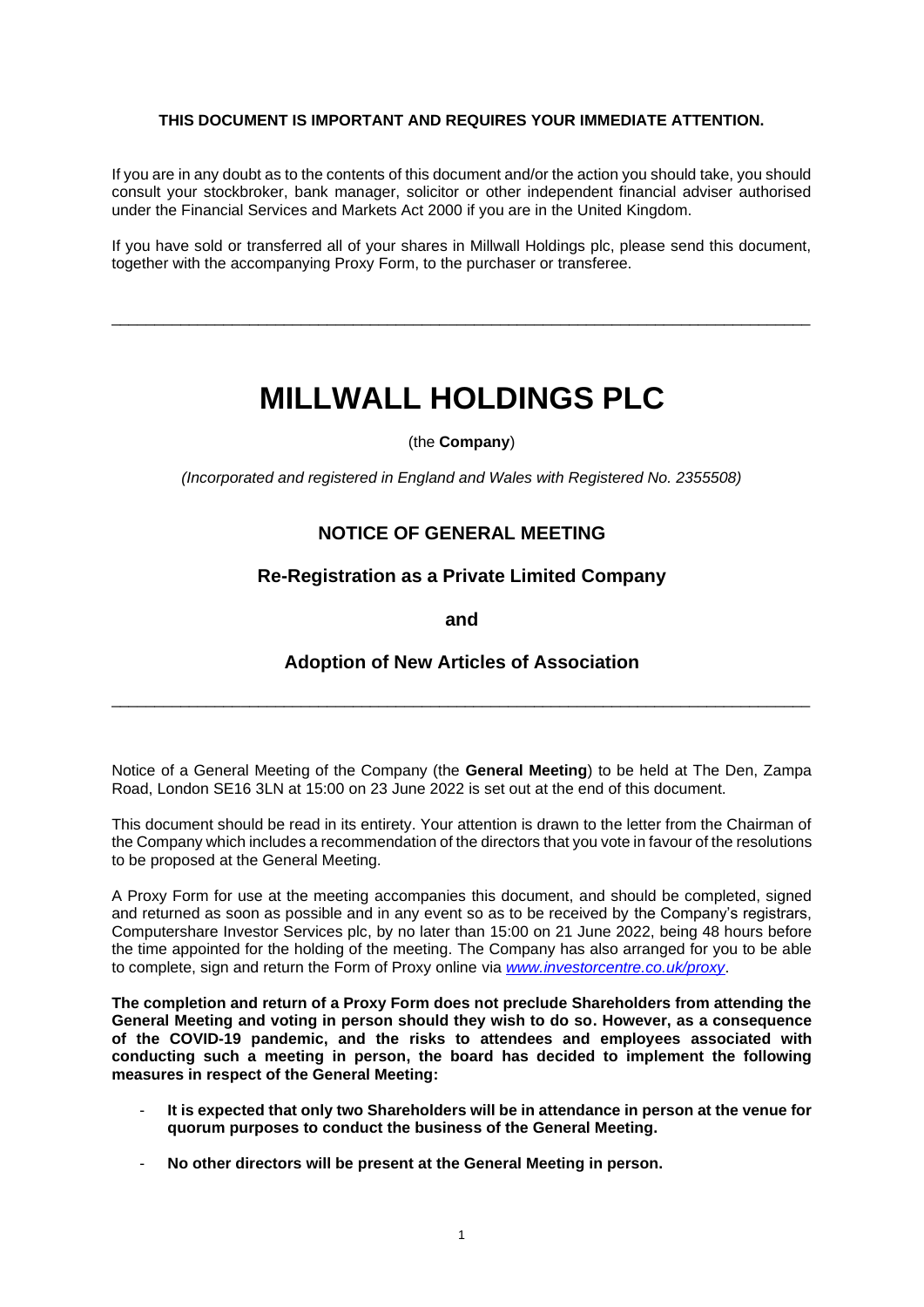- **Shareholders are strongly encouraged not to attend the General Meeting in person.**
- **Voting at the General Meeting will be carried out by way of poll so that the votes of all Shareholders appointing a proxy can be taken into account.**

**Shareholders are, therefore, strongly encouraged to appoint the chair of the General Meeting as their proxy, so that their votes can be taken into account.**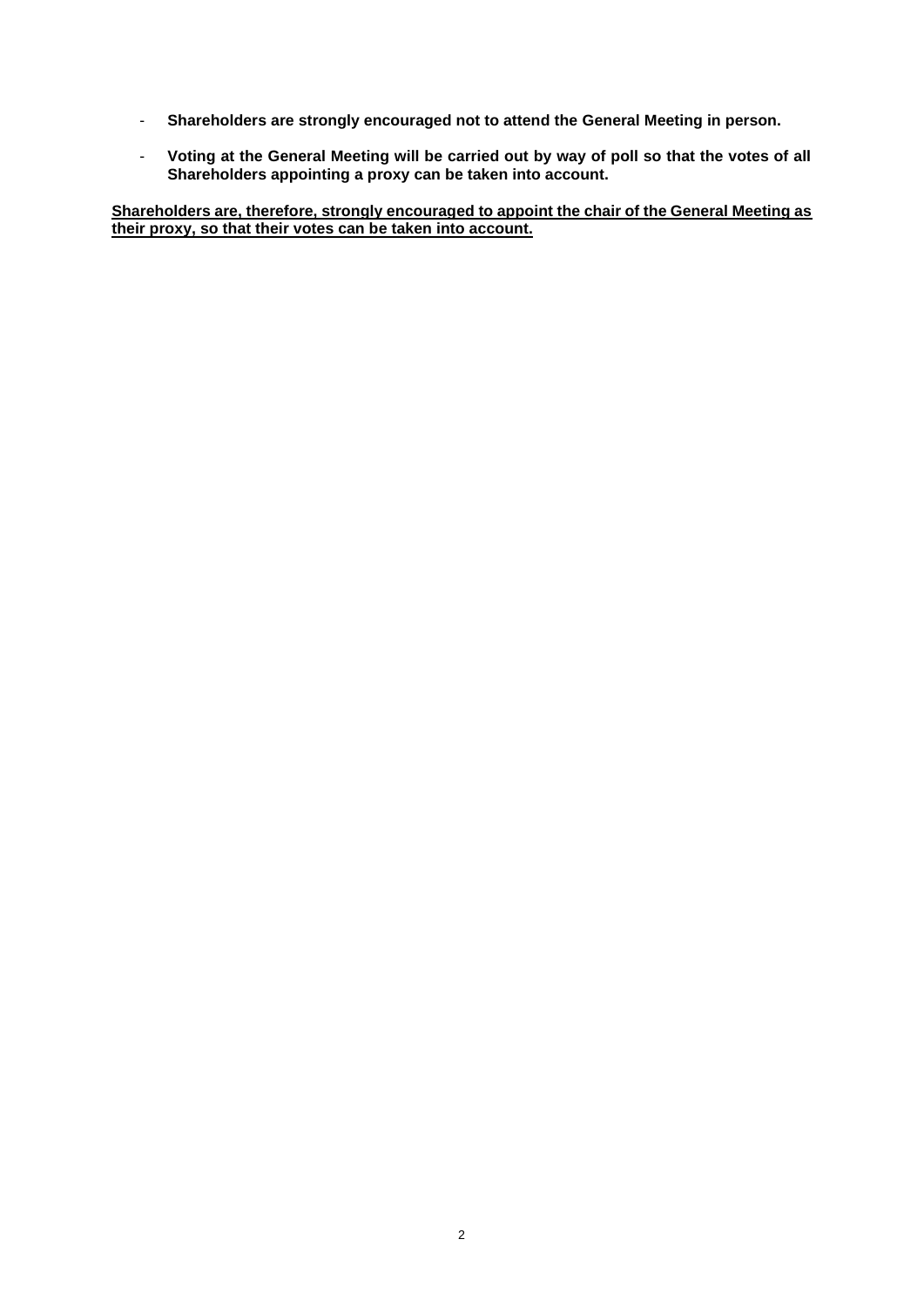## **TABLE OF CONTENTS**

|                                                                    | <b>PAGE</b> |
|--------------------------------------------------------------------|-------------|
| <b>LETTER FROM THE CHAIRMAN</b>                                    |             |
| APPENDIX 1 – NOTICE OF GENERAL MEETING                             |             |
| <b>APPENDIX 2 – EXPLANATORY MEMORANDUM ON</b><br>THE TAKEOVER CODE |             |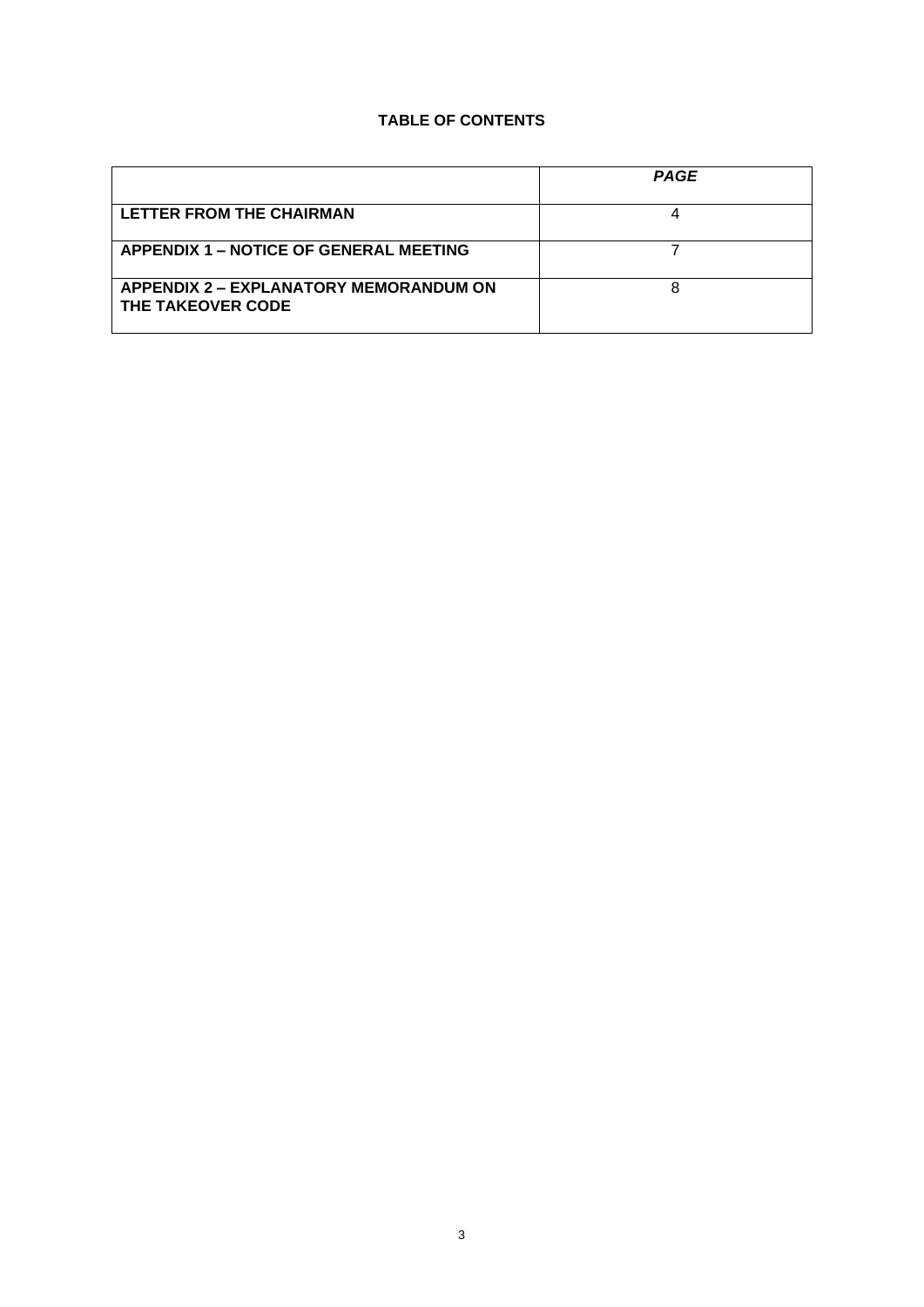## **LETTER FROM THE CHAIRMAN**

## **MILLWALL HOLDINGS PLC**

(the **Company**)

*(Incorporated and registered in England and Wales with Registered No. 2355508)*

*Directors: Registered office:*

John G. Berylson (Chairman) Steve Kavanagh (Chief Executive) James T. Berylson (Non-Executive Director) Peter Garston (Non-Executive Director) Constantine Gonticas (Non-Executive Director) Trevor Keyse (Non-Executive Director) Demos Kouvaris (Non-Executive Director) Richard S. Press (Non-Executive Director)

The Den Zampa Road London SE16 3LN

27th May 2022

Dear Shareholder

## **Proposed Re-Registration as a Private Limited Company**

The Company is seeking the approval of its shareholders (the **Shareholders**) to re-register from a public company (a **PLC**) to a private limited company (the **Re-Registration**).

My purpose in writing to you is to convene a general meeting at which the resolution to re-register will be proposed (the **General Meeting**), and to provide you with the background to the proposed Re-Registration.

## **The Re-Registration**

As you will know, since I have been Chairman, the Company has been through a number of changes to its share capital and structure. Each of these changes has been driven by a desire to modernise the club, secure its financial future and promote investment on and off the pitch.

The Company's shares were de-listed from the Alternative Investment Market (AIM) in December 2011. Since that date, the Company's shares have not been traded on a recognised investment exchange. However, the Company remains subject to the extensive administrative requirements of being a PLC.

Your directors consider that the time and cost associated with this administrative burden is better directed towards what matters to all of us: making improvements to the club itself, on and off the pitch.

Private companies, unlike public companies, benefit from several simplified procedures under the Companies Act 2006 (the **CA 2006**), and it is on this basis that your directors are proposing to reregister the Company as a private company.

In order to re-register as a private limited company the Shareholders must pass a special resolution approving the Re-Registration. The General Meeting is being convened for that purpose.

#### **Adoption of new articles of association**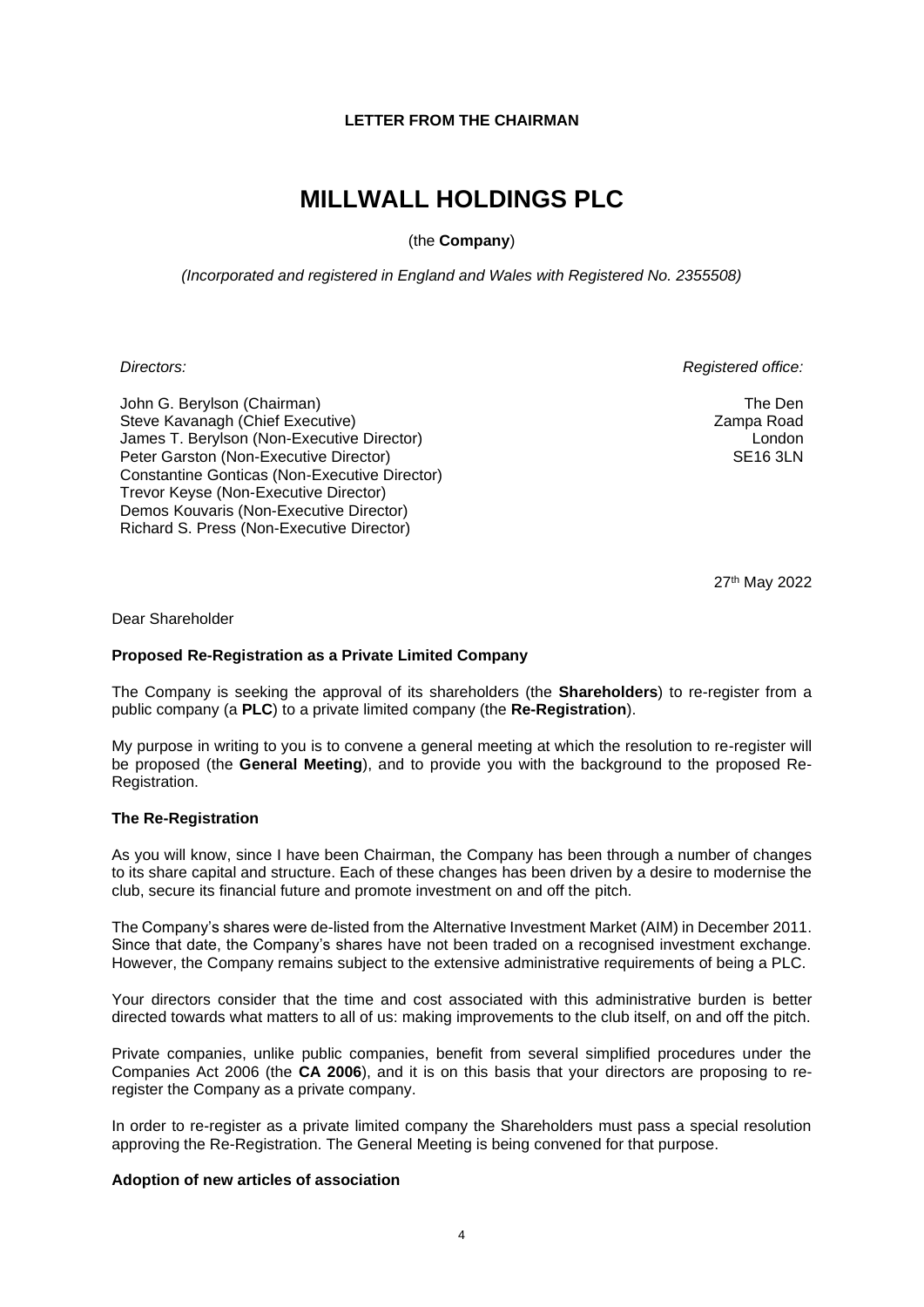In connection with the Re-Registration, your directors propose to adopt new articles of association (the **Amended Articles**) in place of the existing articles of association of the Company with effect from the date of the Re-Registration. A separate resolution is proposed for this purpose. The Amended Articles have been drafted so as to make them suitable for a private company, while remaining as true as possible to the format of the existing articles of association.

A copy of the Amended Articles[ (together with a copy marked up to show the changes from the current articles of association)] are available to view at *[www.millwallholdingsplc.co.uk/proposed-articles-of](http://www.millwallholdingsplc.co.uk/proposed-articles-of-association)[association](http://www.millwallholdingsplc.co.uk/proposed-articles-of-association)* and in hard copy at the Company's registered office from the date of this document until the conclusion of the General Meeting. They will be available for inspection at the Company's registered office during normal business hours, Monday to Friday (public holidays excepted).

## **The Takeover Code**

The City Code on Takeovers and Mergers (the **Code**) applies to all offers for companies which have their registered offices in the United Kingdom, the Channel Islands or the Isle of Man if any of their equity share capital or other transferable securities carrying voting rights are admitted to trading on a UK regulated market or a UK multilateral trading facility or on any stock exchange in the Channel Islands or the Isle of Man. The Code also applies to all offers for companies (both public and private) which have their registered offices in the United Kingdom, the Channel Islands or the Isle of Man which are considered by the Takeover Panel to have their place of central management and control in the United Kingdom, the Channel Islands or the Isle of Man, but in relation to private companies only if one of a number of conditions are met, including if dealings and / or prices at which persons were willing to deal in any of the Company's securities have been published on a regular basis for a continuous period of at least six months at any time in the preceding ten years.

If the Re-registration is approved by Shareholders at the General Meeting and becomes effective, the Company will be re-registered as a private company. The Company has consulted with the Takeover Panel in relation to the continued application of the Code to the Company following the Re-registration.

Following its delisting from AIM, the Company appointed JP Jenkins to provide a share matching facility, through which existing and prospective shareholders could trade their shares (the **JP Jenkins Facility**). Although scarcely used, the JP Jenkins Facility remained available until 17 February 2022*,* and accordingly the Takeover Panel have confirmed that they regard the Code as continuing to apply to the Company for ten years from that date provided that the Company's place of central management and control continues to be considered by the Takeover Panel to be in the United Kingdom, the Channel Islands or the Isle of Man during this period, and, accordingly, the Code will cease to apply from 17 February 2032.

Please see the explanatory memorandum relating to the loss of the protection of the Code from 17 February 2032 which is set out in Appendix 2 for further information.

## **Format of the General Meeting and Proxies**

At the date of this circular, there are no national restrictions in place in England preventing indoor public gatherings which would prevent Shareholders from lawfully attending the General Meeting in person.

Your directors are conscious that concern over indoor public gatherings remains widespread, and that any in-person gathering has the potential to increase the spread of Covid-19.

As a consequence of the ongoing pandemic, it is not possible to hold the General Meeting in the usual format without risking exposure to attendees, the directors and employees.

Arrangements have been made for a quorum of two Shareholders to be present and this will be facilitated by the Company. On this basis, Shareholders are strongly discouraged from attending the General Meeting in person.

Voting at the General Meeting will be carried out by way of poll so that the votes of all Shareholders appointing a proxy can be taken into account.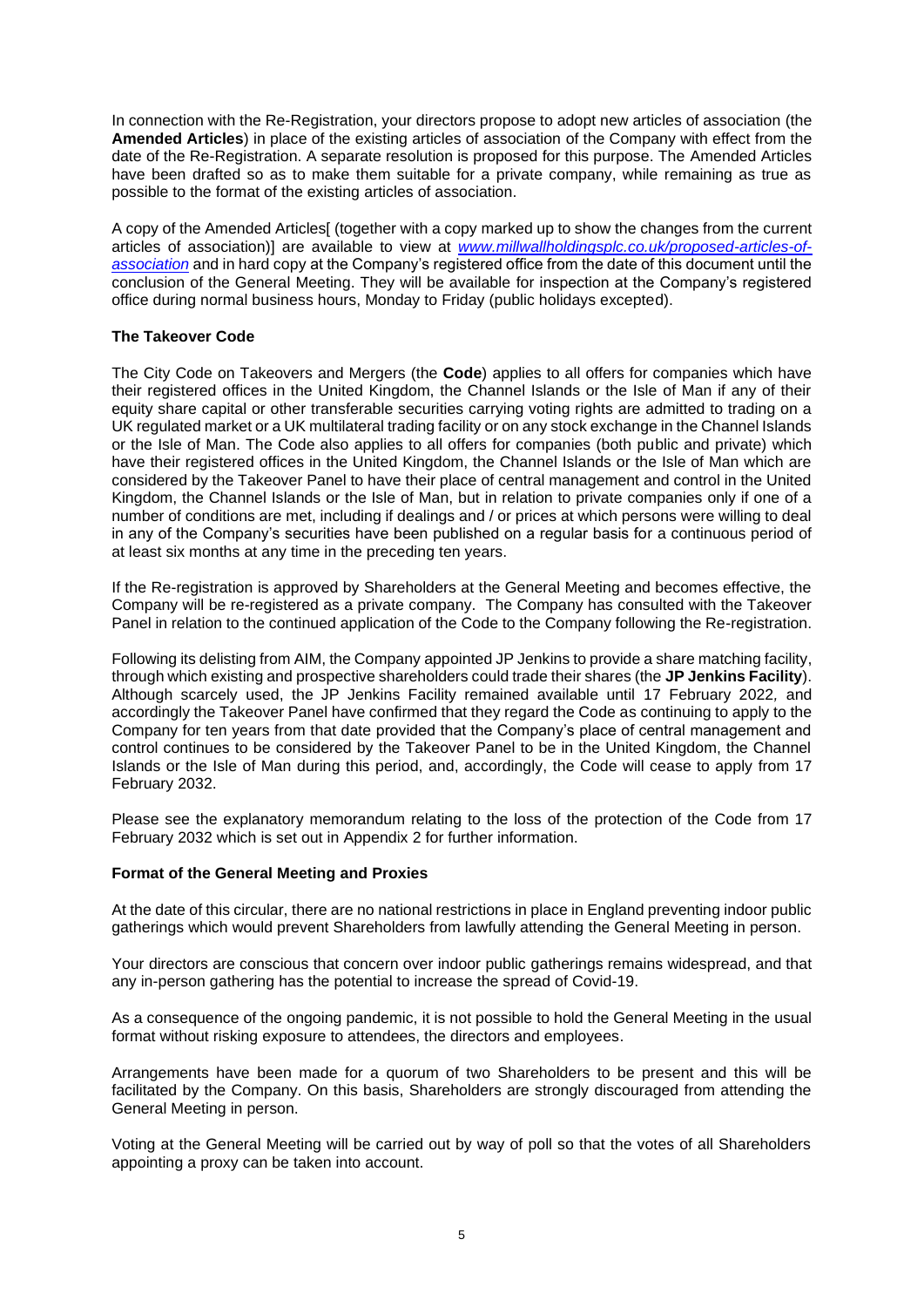#### **Shareholders are, therefore, strongly encouraged to appoint the chair of the General Meeting to exercise their right to vote at the meeting in accordance with their instructions.**

Shareholders are encouraged to submit proxy votes to the Company's registrars, Computershare Investor Services plc, as early as possible and in any event by no later than 15:00 on 21 June 2022.

Any Shareholders that have already appointed someone other than the chair of the General Meeting as their proxy are encouraged to appoint the chair of the General Meeting instead. If you require a replacement Proxy Form, please telephone +44 (0)370 707 1185. Votes already lodged may be changed up to 48 hours before the General Meeting.

The Company will continue to monitor national legislation and guidance. In the event of any changes for the arrangements for the General Meeting, we will notify Shareholders of any changes on our website at [www.millwallholdingsplc.co.uk.](http://www.millwallholdingsplc.co.uk/)

#### **Recommendation**

Your directors consider that the Re-Registration and the adoption of the Amended Articles are in the best interests of the Company and its members as a whole and therefore unanimously recommend that you vote in favour of the resolutions to be proposed at the General Meeting.

#### **General Meeting**

The notice convening the General Meeting is set out in Appendix 1. The General Meeting is to be convened at 15:00 on 23 June 2022 at The Den, Zampa Road, London SE16 3LN, at which the Re-Registration resolution and associated resolutions will be proposed.

If these resolutions are passed by the Shareholders at the General Meeting, and there are no valid objections to the re-registration, it is anticipated that the Company will be re-registered as a private company with effect from on or around 22 July 2022.

#### **Action to be taken**

Accompanying this document is a Form of Proxy. You are urged to complete and return the Form of Proxy in accordance with the instructions printed on the form as soon as possible. To be valid, a completed Form of Proxy must be received by the Company's registrars, Computershare Investor Services plc, by no later than 15:00 on 21 June 2022. Completion of a Form of Proxy will not preclude you from attending and voting at the General Meeting in person should you wish to do so.

Yours faithfully

**John Berylson Chairman Millwall Holdings plc**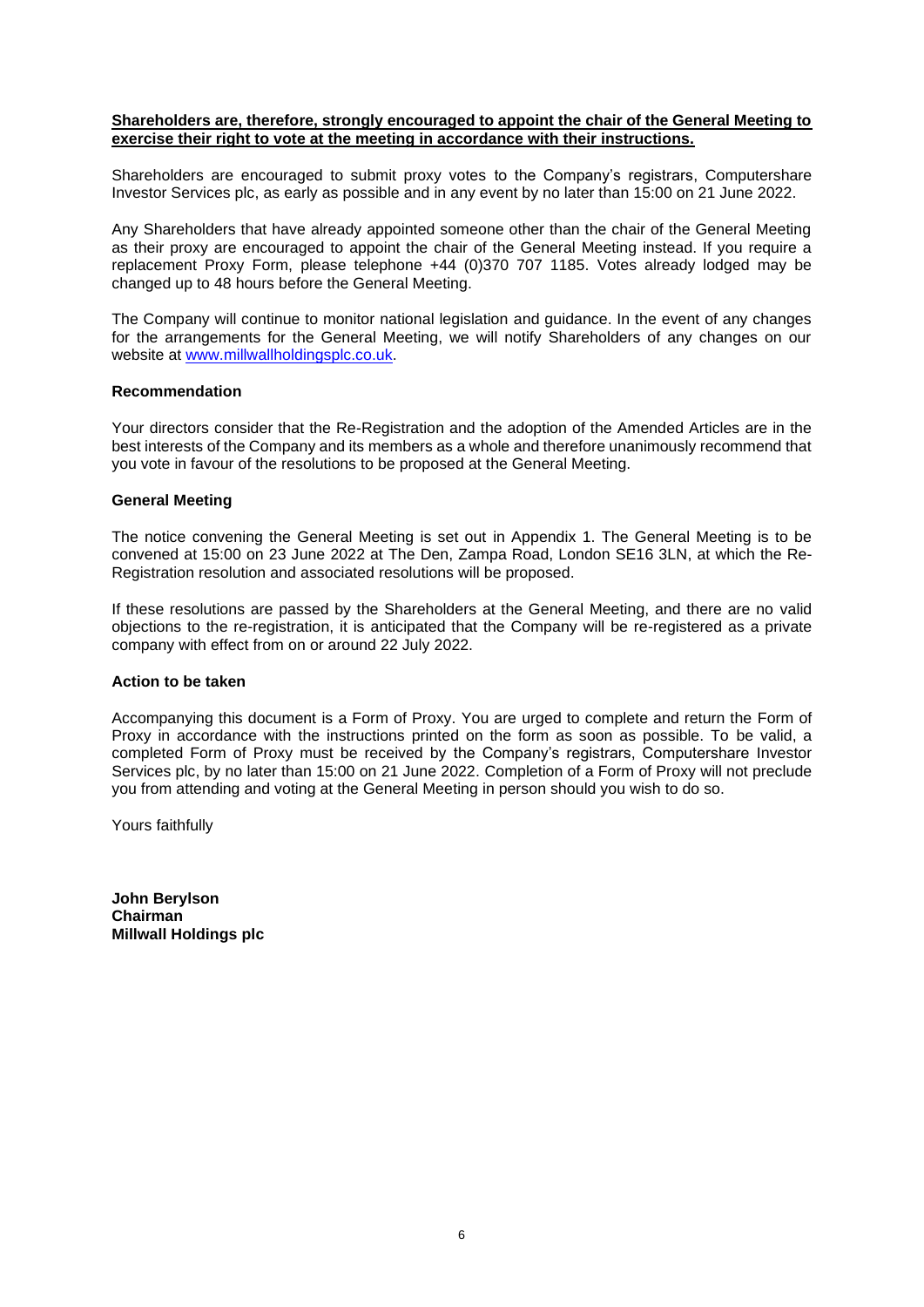## **APPENDIX 1**

## **Notice of General Meeting**

**NOTICE is given** that a general meeting of Millwall Holdings plc (the **Company**) will be held on 23 June 2022 at 15:00 at The Den, Zampa Road, London SE16 3LN for the purpose of considering and, if thought fit, passing the following resolutions as special resolutions:

## <span id="page-6-0"></span>**SPECIAL RESOLUTIONS**

- 1 THAT the Company be re-registered as a private limited company under the name Millwall Holdings Limited (the **Re-Registration**).
- 2 THAT, subject to the passing of Resolution [1](#page-6-0) above, and conditional upon the Re-Registration becoming effective, the draft new articles of association of the Company in the form produced to the meeting, signed by the chair, be adopted as the articles of association of the Company in substitution for the existing articles of association.

By order of the board of directors of the Company

Mark Fairbrother

Company Secretary Millwall Holdings plc The Den, Zampa Road, London, SE16 3LN Company number: 02355508

27th May 2022

## **NOTES:**

- 1 A shareholder is entitled to appoint another person as that shareholder's proxy to exercise all or any of that shareholder's rights to attend and to speak and vote at the meeting. A shareholder may appoint more than one proxy in relation to the meeting, provided that each proxy is appointed to exercise the rights attached to a different share or shares held by that shareholder. A proxy does not need to be a shareholder of the Company.
- 2 A Form of Proxy accompanies this document. To be effective, the instrument appointing a proxy and any authority under which it is executed (or a notarially certified copy of such authority) must be lodged with the Company's registrars, Computershare Investor Services plc, by no later than 15:00 on 21 June 2022.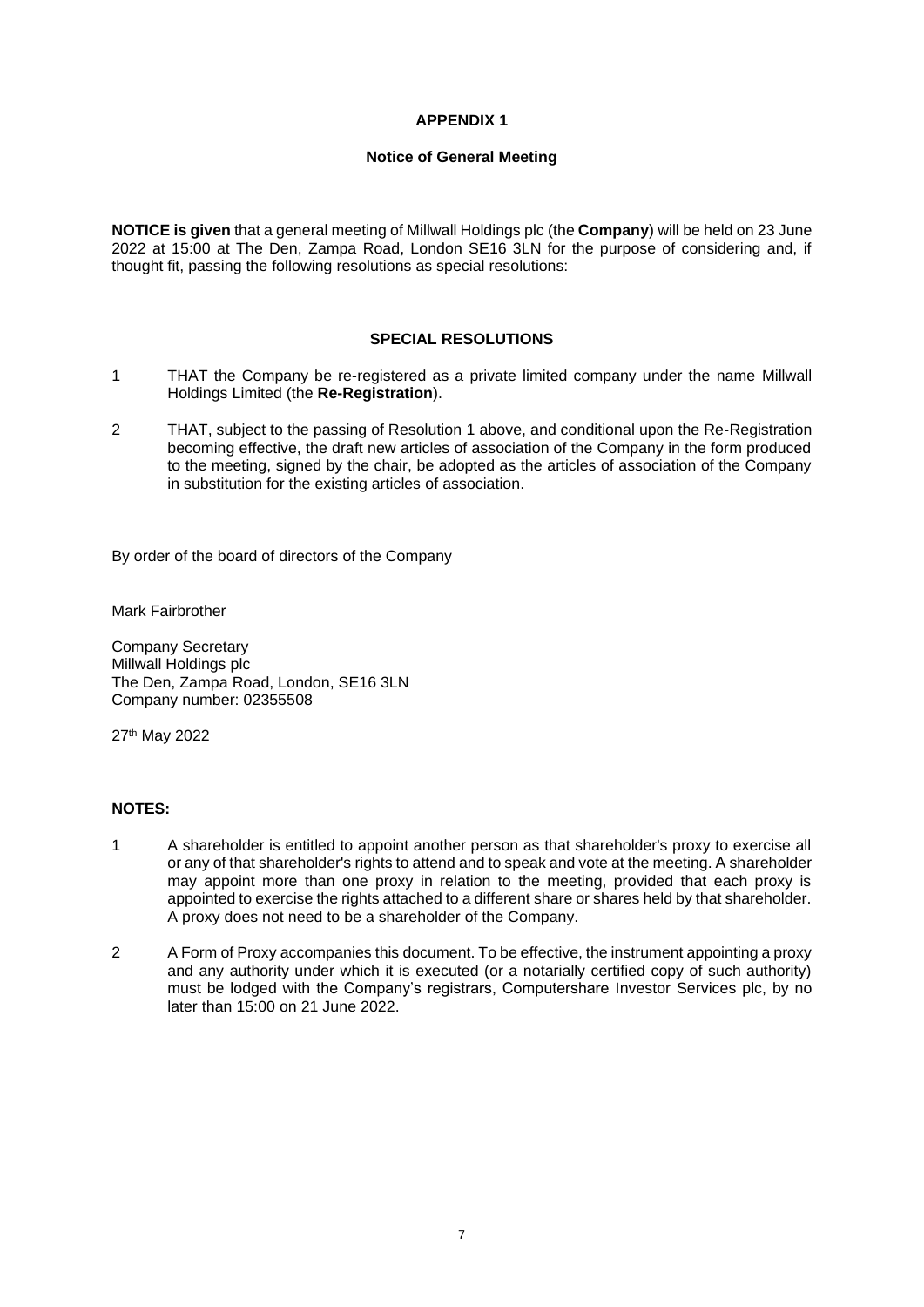## **APPENDIX 2**

## **EXPLANATORY MEMORANDUM ON THE TAKEOVER CODE**

The City Code on Takeovers and Mergers (the **Code**) currently applies to the Company, as it has retained its status as a PLC.

Broadly speaking, the Code does not apply to private companies; however, by virtue of the JP Jenkins share matching facility described in the Chairman's letter, the Takeover Panel have confirmed that they will continue to treat the Code as applying to the Company until 17 February 2032, being 10 years since the date on which the JP Jenkins share matching facility was withdrawn.

This means that from 17 February 2032*,* the Code would not apply to any offer made to the Shareholders to acquire their shares.

The Shareholders should note that, if the resolution to re-register the Company as a private company becomes effective, then from 17 February 2032 they will not receive the protections afforded by the Code in the event that there is a subsequent offer to acquire their shares.

Brief details of the Takeover Panel (the **Panel**), the Code and the protections given by the Code are described below. **Before giving your consent to the Re-Registration, you may want to take independent professional advice from an appropriate independent financial adviser.**

## *The Code*

The Code is issued and administered by the Panel. The Company is a company to which the Code applies and its Shareholders are accordingly entitled to the protections afforded by the Code.

The Code and the Panel operate principally to ensure that shareholders are treated fairly and are not denied an opportunity to decide on the merits of a takeover and that shareholders of the same class are afforded equivalent treatments by an offeror. The Code also provides an orderly framework within which takeovers are conducted. In addition, it is designed to promote, in conjunction with other regulatory regimes, the integrity of the financial markets.

#### *The General Principles and Rules of the Code*

The Code is based upon a number of General Principles which are essentially standards of commercial behaviour. For your information, these General Principles are set out in Part 1 of the Addendum. The General Principles apply to all transactions with which the Code is concerned. They are expressed in broad general terms and the Code does not define the precise extent of, or the limitations on, their application. They are applied by the Panel in accordance with their spirit to achieve their underlying purpose.

In addition to the General Principles, the Code contains a series of Rules, of which some are effectively expansions of the General Principles and examples of their application and others are provisions governing specific aspects of takeover procedure. Although most of the Rules are expressed in more detailed language than the General Principles, they are not framed in technical language and, like the General Principles, are to be interpreted to achieve their underlying purpose. Therefore, their spirit must be observed as well as their letter. The Panel may derogate or grant a waiver to a person from the application of a Rule in certain circumstances.

#### *Giving up the protection of the Code from 17 February 2032*

A summary of key points regarding the application of the Code to takeovers generally is set out in the Addendum below. **You are encouraged to read this information carefully as it outlines certain important protections which you will be giving up from 17 February 2032 if you agree to the reregistration of the Company as a private company.**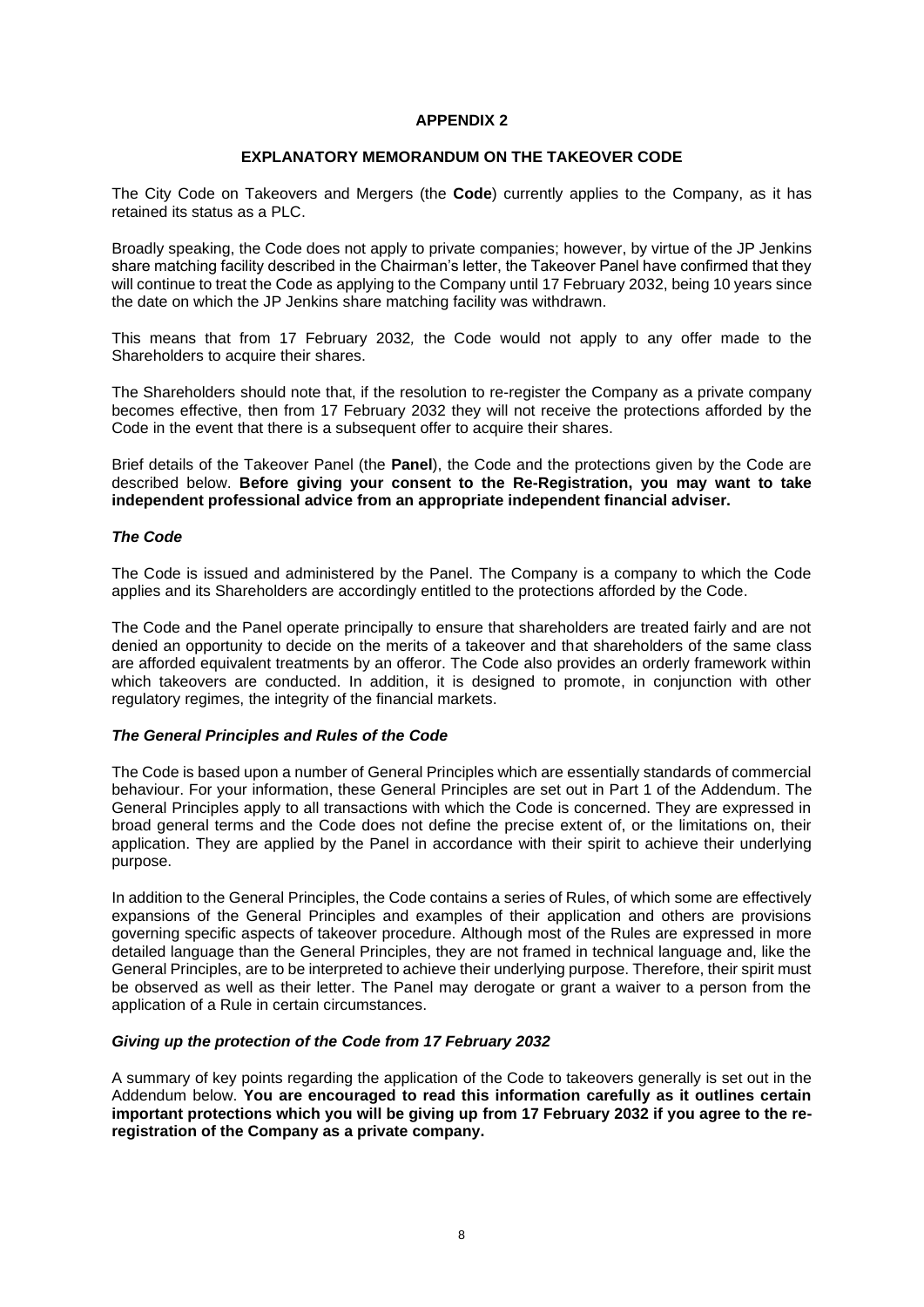## **Addendum**

## **The Application of the Code**

#### **Part 1: The General Principles of the Code**

- 1 All holders of the securities of an offeree company of the same class must be afforded equivalent treatment; moreover, if a person acquires control of a company, the other holders of securities must be protected.
- 2 The holders of the securities of an offeree company must have sufficient time and information to enable them to reach a properly informed decision on the bid; where it advises the holders of the securities, the board of the offeree company must give its views on the effects of implementation of the bid on employment, conditions of employment and the locations of the company's places of business.
- 3 The board of an offeree company must act in the interests of the company as a whole and must not deny the holders of securities the opportunity to decide on the merits of the bid.
- 4 False markets must not be created in the securities of the offeree company, of the offeror company or of any other company concerned by the bid in such a way that the rise or fall of the prices of the securities becomes artificial and the normal functioning of the markets is distorted.
- 5 An offeror must announce a bid only after ensuring that he/she can fulfil in full any cash consideration, if such is offered, and after taking all reasonable measures to secure the implementation of any other type of consideration.
- 6 An offeree company must not be hindered in the conduct of its affairs for longer than is reasonable by a bid for its securities.

## **Part 2: Detailed application of the Code**

The following is a summary of key provisions of the Code which apply to transactions to which the Code applies. **You should note that, by agreeing to the re-registration of the Company as a private company, you will be giving up the protections afforded by the Code from 17 February 2032**.

## *Equality of treatment*

General Principle 1 of the Code states that all holders of securities of an offeree company of the same class must be afforded equivalent treatment. Furthermore, Rule 16 requires that, except with the consent of the Panel, special arrangements may not be made with certain shareholders in the Company if there are favourable conditions attached which are not being extended to all shareholders.

#### *Information to shareholders*

General Principle 2 requires that holders of securities of an offeree company must have sufficient time and information to enable them to reach a properly informed decision on a bid. Consequently, a document setting out full details of an offer must be sent to the offeree company's shareholders.

#### *The opinion of the offeree board and independent advice*

The board of the offeree company is required by Rule 3.1 of the Code to obtain competent independent advice on an offer and the substance of such advice must be made known to its shareholders. Rule 25.2 requires that the board of the offeree company must send to the offeree company's shareholders and persons with information rights its opinion on the offer and its reasons for forming that opinion. That opinion must include the board's views on: the effects of implementation of the offer on all the company's interests, including, specifically, employment; and on the offeror's strategic plans for the offeree company and their likely repercussions on employment and the locations of the offeree company's places of business.